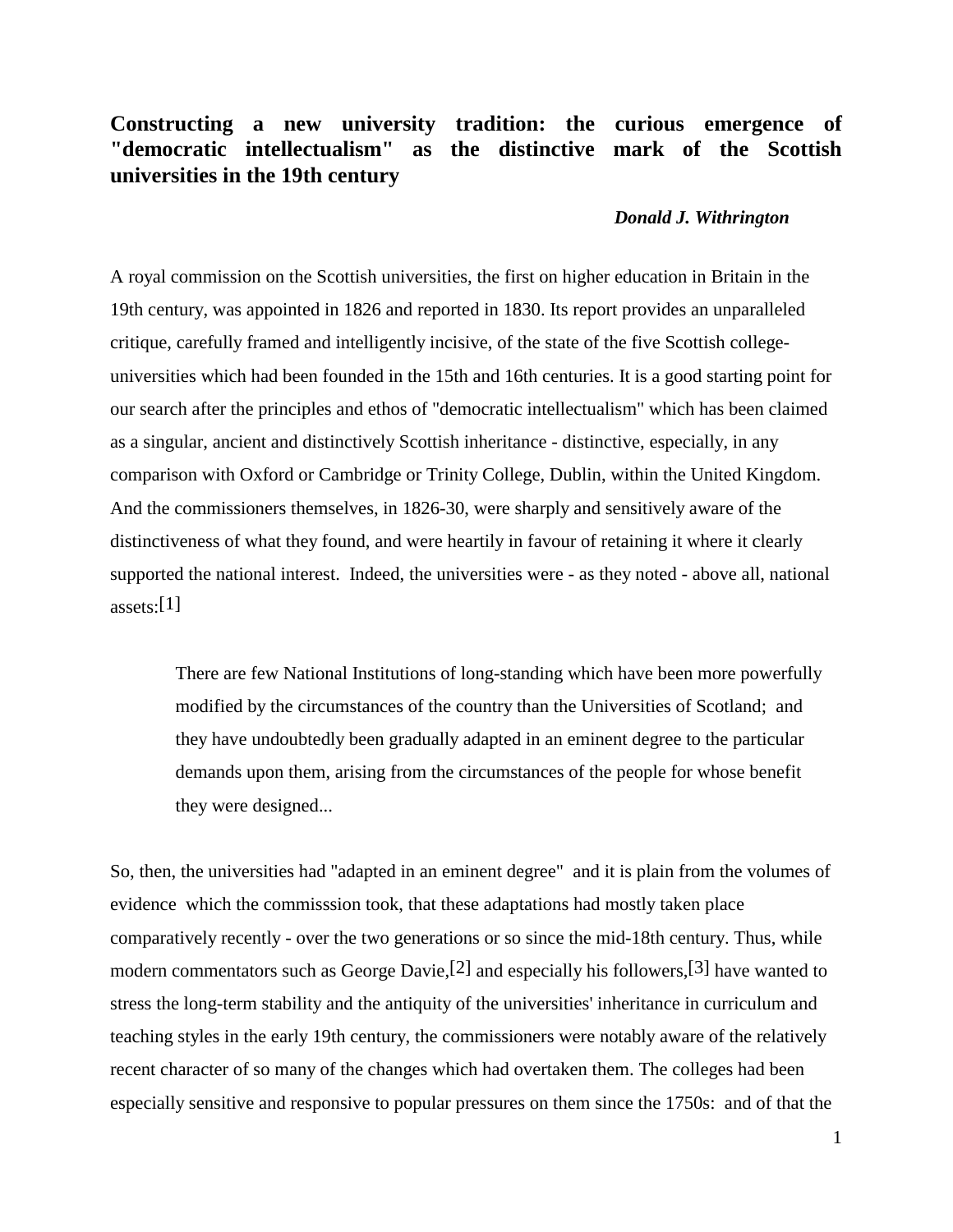commissioners approved - with slight misapprehensions only where professorial interests had tended, on the back of customer-demand, to overcome or thwart the wider national interest. The commissioners were also aware of the fact (which Davie *et al* ignore) that the changes made since c1750 had not been adopted uniformly in all the colleges, and there was always the danger that an overbearing local self-interest be found acting against that national interest. Thus the two Aberdeen universities and St Andrews had developed (e.g. had 'modernised' their curricula) in generally similar ways, more adventurously than the much larger universities of Glasgow and Edinburgh, while Edinburgh and its town council overseers had been following a path which saw it drift further away from its once-shared roots with the others. In effect, the customer-bases of the five universities had distinctive characteristics and were sometimes driving developments which might not always be judged as being for the common good. Nonetheless, it was certainly still true that, as a group, the Scottish universities were very distinctively and recognisably Scottish; and that distinctiveness was founded essentially in their "democratic intellectualism" (a term not coined, it should be noted, until the 1930s). What, then, did the commissioners uncover which can highlight and help us to define that concept? The main attributes were without doubt the astonishingly wide and open access to university studies in Scotland in the 1820s.

There were, first of all, no marked religious constraints on enrolment or attendance. The Scottish universities were no longer "ecclesiastical institutions". There were no religious tests on students at matriculation; appointments to all university offices were open to protestant laymen, except for professorships in Divinity; hardly any vestiges were left of the once-expected "communal or corporate'' attendance at college chapels on Sundays, and there was minimal (and generally avoidable) religious observance on weekdays. Students of all sectarian affiliations and none, from Scotland, from other parts of the UK and from abroad, happily sat together on the college benches.[4]

Secondly, attendance on university courses in Scotland was remarkably cheap, and thus very widely attainable. Matriculation and class fees were very low, and numbers of small bursaries or scholarships (to cover a four-year Arts course) were available, mostly awarded by open competition. The last remains of expensive collegiate living and dining had also disappeared by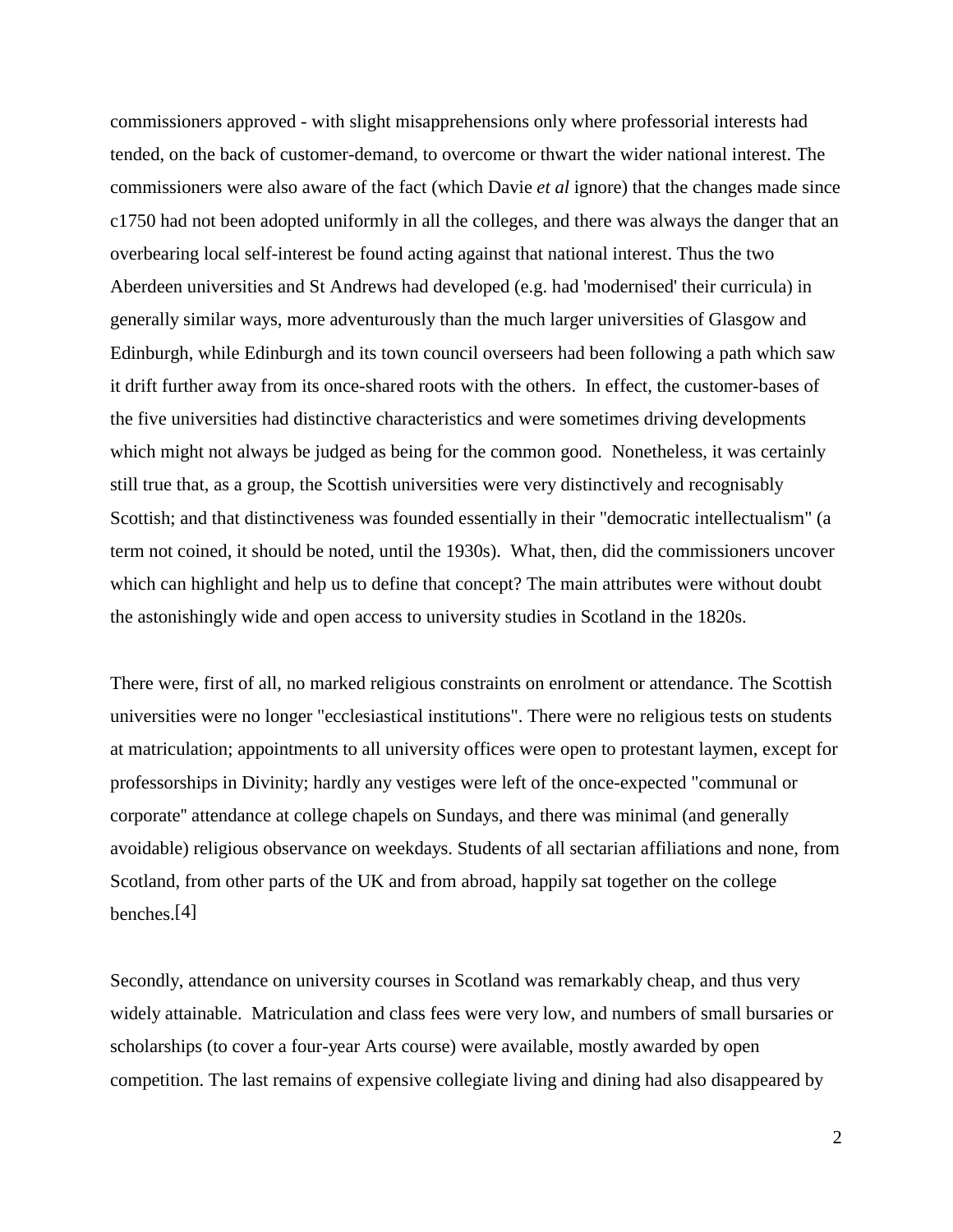the late 18th century - and with this any real institutional "discipline" over students, save what was still exercised in the classroom. Those attending universities in Scotland were or could be, very unusually in the UK, all but "anonymous", their formal contacts in college being mainly confined (sometimes only fleetingly) to a succession of individual class-teachers and to a few chosen fellow-students.

Again, the fact that all the Scottish universities were located in towns - albeit, both St Andrews and King's College in Old Aberdeen in very small burghs - had its impact too. With collegiate living at an end, it had become common for substantial numbers of students to stay (very inexpensively) at home with their parents, and thus remain under *their* general supervision; others, distant from home, readily enough found cheap lodgings (which they might well share with non-university and non-academic companions). Considerable numbers of the urban middleclasses expected to send their sons to the local university: so that geographical accessibility as well as cheapness - allied to an underlying cultural motivation - made university attendance in Scotland a common experience among 'respectable' urban youth in New Aberdeen, Edinburgh and Glasgow. Outside the main towns, the same cultural and practical (occupational) drives operated - with parents scrimping to pay for their able sons to go to college, to advance themselves socially through an extended education, perhaps looking to unload them during the six-month college-sessions on long-suffering relatives who had migrated to or near university towns.

This openness of access took on particularly Scottish forms in other ways. There were very few, and even then very unimportant, connections between particular schools and particular colleges there were no reserved places, few or no special arrangements. There were no entrance examinations - at least before Marischal College in New Aberdeen hesitantly introduced one in 1825 - and thus no effective means of testing prior learning except, only incidentally, through bursary competitions. There was, of course, a formal course-structure, a listing of classes to be taken successively over a period of four years' study, but by the late 18th century this was imposed by necessity only on those few students who held bursaries. True, students intending to follow their Arts studies with courses in medicine or divinity had guidelines from those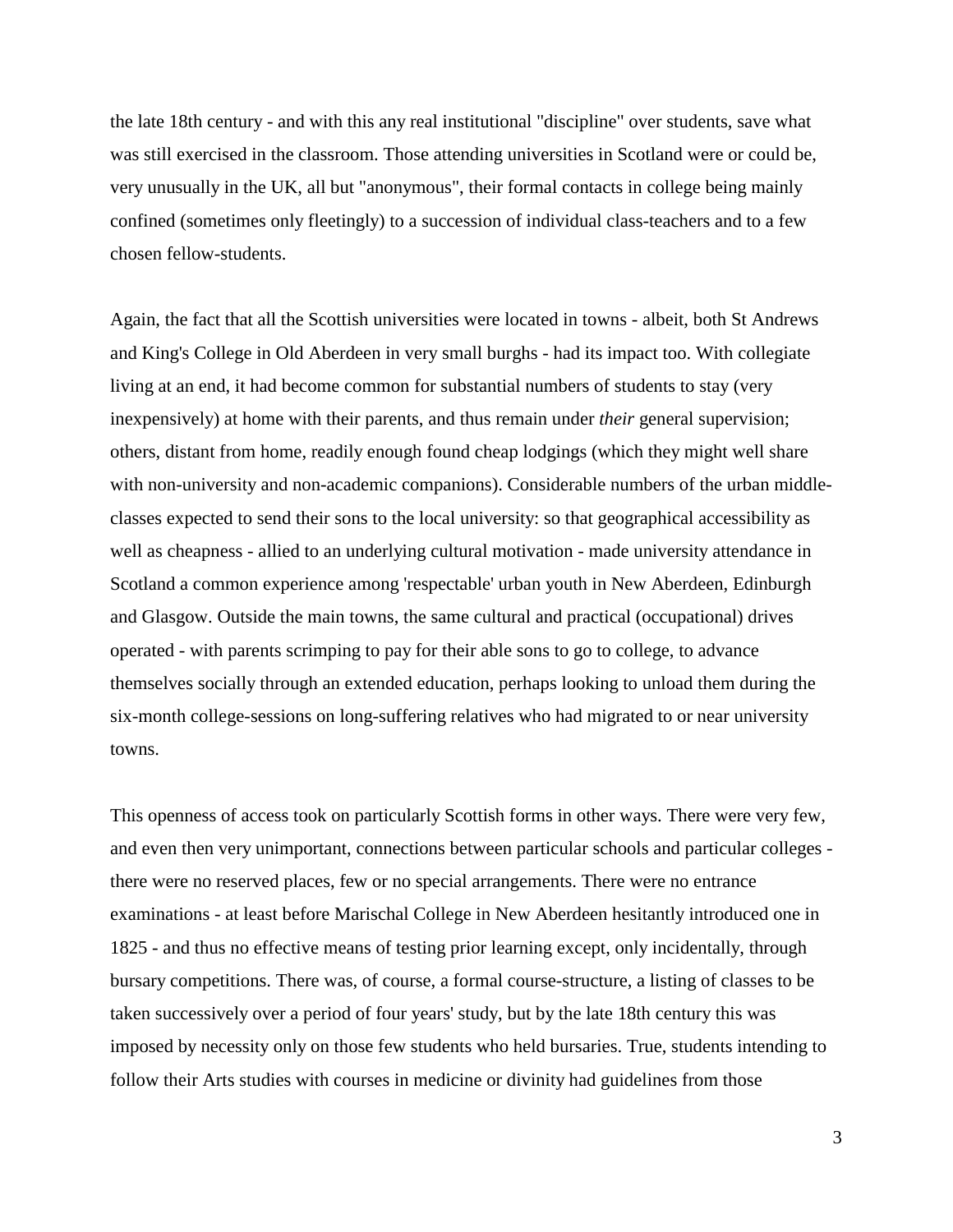professions about what was required or heavily recommended among the Arts classes. But for the great bulk of those attending the universities, from mid 18th-century onwards, there were really no effective regulations to constrain them in their choice of classes or to dictate the order in which they decided to take them. They had before them a menu of professorial lecture-classes, and they could - cafeteria-style - choose more or less as they pleased, given the restraints of timetabling. Their 'contracts' for study, such as they were, were made with individual professors; their choices were generally not questioned, nor whatever combinations of classes were chosen since it was accepted that these were likely to depend more on their own (and their parents') interests and on their presumed occupational value than on any sense of 'academic fitness' as might be outlined or implied, for instance, in some highly-structured and universally-applied degree-course.

Furthermore, there were no age-barriers, or indeed any barriers, to enrolment in classes, especially in the large universities of Edinburgh and Glasgow, other than the appropriate payment of classfees to the professors. And no surprise was aroused if would-be students had taken a long break in their studies, perhaps years after they had left school or after an earlier period of collegeattendance. The only consideration of importance to the professor, apart from the vital assurance that his fees would be paid in full, was whether they were "gowned" students or not. Gowned students were bursars; for them and for all those who also intended to follow the full and regular four-year course (with or without a view to graduation), the university regulations were supposed to ensure that greater care and effort was taken in their teaching, in their class-examination and in their general oversight. The remaining (occasional) students, who had no intention of taking a full graduating course, generally did not want to be bothered by any of the catechetical, tutorial-type classes which supplemented the lecture-hours or wish to fulfil oral or written tasks set out in the class-requirements for regular students; the occasionals, to the delight of most professors, brought no administrative demands with them.[5] Hence, the age-range in any class might be very wide, for there were often many older men in attendance along with youths straight from school. Some in these older groups might be former students returning to prepare themselves for professional studies; or they were men who had at last struggled - from employment as teachers or shepherds or mechanics - to gather sufficient money to begin a university course; or were men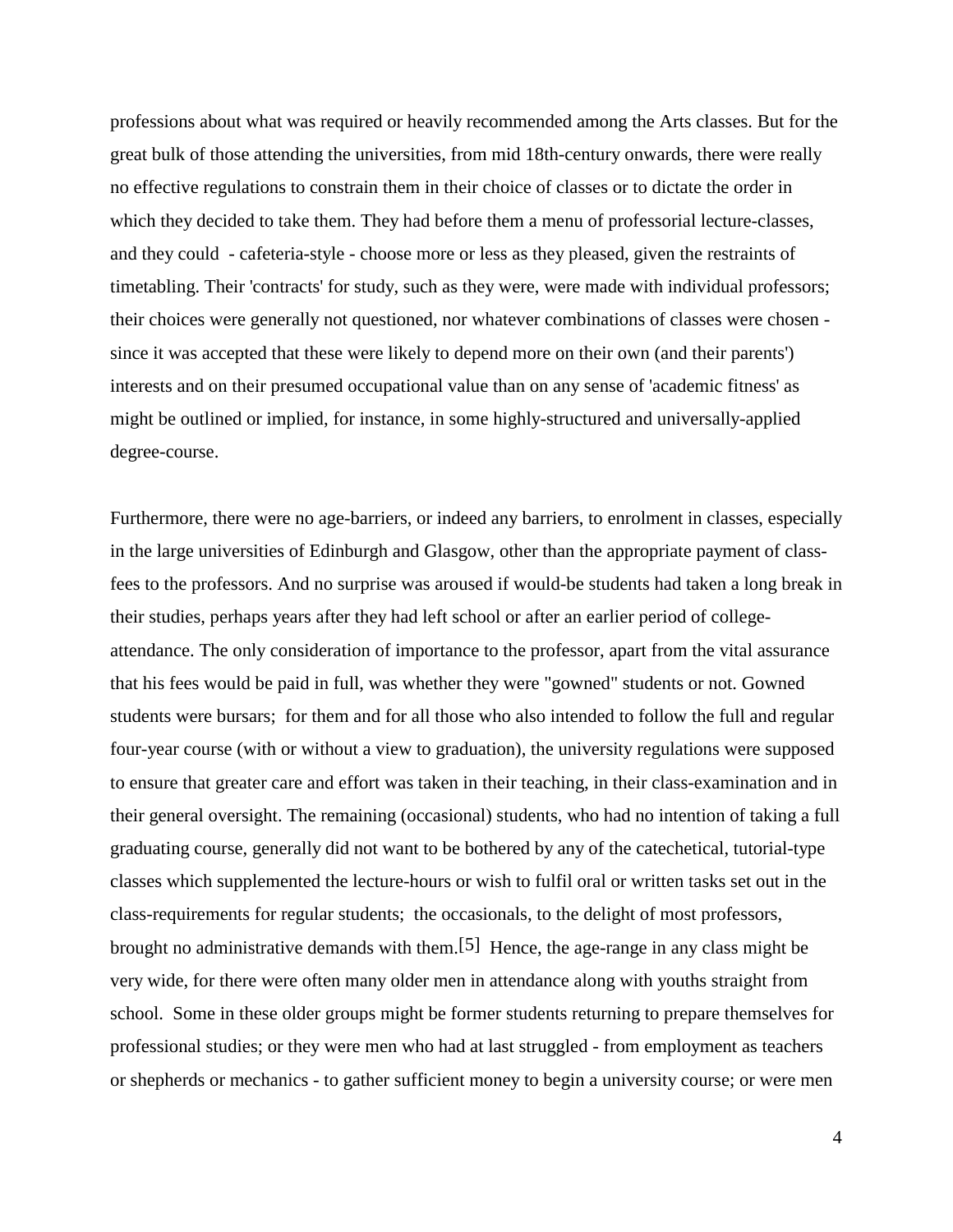on half-pension from the army keen to expand their knowledge and skills in, say, subjects related to engineering; or they were perhaps trainees in merchant-houses released daily or as required by their employers for the lecture-hours of a particular subject such as political economy.

The commissioners summed up very well the extraordinarily varied clientele which had become so characteristic of the Scotttish universities by the 1820s but which had been entirely unknown to them a century before:[6]

> The Universities of Scotland have always embraced students of every variety and description; men advanced in life, who attended some of the classes for amusement or in order to recall the studies of earlier years or to improve themselves in professional education, originally interrupted; or persons engaged in the actual occupations of business, who expect to derive aid in their pursuits from the new applications of Science to the Arts; or young men not intended for any learned profession, or even going through any regular Course of University Education, but sent for one or more years to College, in order to carry their education farther than that of the schools, before they are engaged in the pursuits of trade or commerce. And all persons may attend any of the classes, in whatever order or manner may suit their different views and prospects. The system of instruction by a course of elaborate lectures on the different branches of Science and Philosophy, continued daily for a period of six months, is admirably calculated to answer all the objects which such persons have in view, as well as to afford much useful instruction to regular students.

All these, of course, in addition to (and in Edinburgh and Glasgow much more numerous than) the more 'normal' intake of students direct from schools. The laxity the commissioners discovered in the professoriates' applying older regulations, and the bewildering variability in the student body, made them pause at first; but they seem quickly to have concluded that, when university systems had so successfully 'adapted' to meet the acceptable demands of the society they were there to serve, and these adaptations were so apt and reasonable, then they should be welcomed.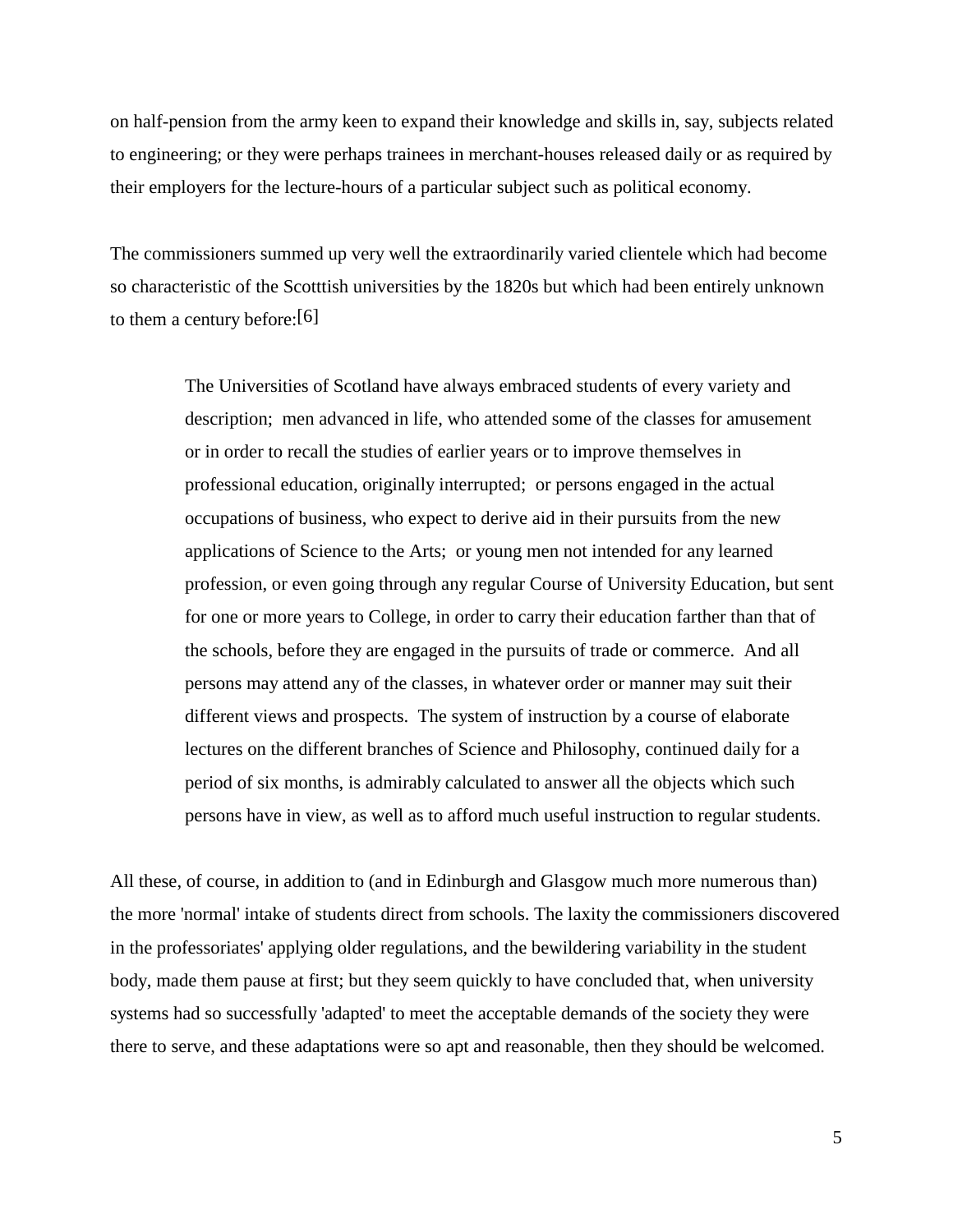Aware that by far the largest number of paying customers in the universities attended no preordained degree course, but were choosing at will from all the available classes (including additional, non-curricular, 'private', and more advanced classes) and with professorial incomes almost wholly dependent on individual students' fees, the commissioners were rightly wary of suggesting any changes or reforms which would interfere with the flow of paying students into the colleges. While they made particular efforts to see to it that the regular and gowned students were given proper attention and better supervision, no attempt was made to discourage the flood of occasional students. Their report, in fact, extolled the existing system and argued strongly against any attempt to introduce unnecessary and harmful restrictions: for example,[7]

 To impose one particular course and plan of study upon all students, or indeed to require the observance of any rules whatever on the part of [occasional students], would clearly be destructive of the usefulness and prosperity of the Scotch Universities, and be injurious to the interests of society. We are satisfied that no objects which could be obtained by such a change, in academical discipline or in a more systematic arrangement in the mode of teaching, or in the appearance of more of a parade of Schools of Learning, could compensate for the extensive mischief which any changes, subverting the state of things we have now described, would necessarily occasion...

The existing structure, and its merits, were not of any long-standing. In the early 18th century the Scottish universities had been small, were over-ridden with the effects of a meanly-applied patronage system, had been too much in thrall to religious (and sectarian) interests and were then only just beginning to wrench themselves away from an inhibiting inwardness. Within a century, though needing some reform, they had become liberal, popular and useful to the nation. Strange to say, it had been one very uncomfortable but ever-lasting "traditional" feature which had actually forced on the changes the commissioners had welcomed. The Scottish universities had long been miserably poor, with none of the vast endowed wealth of Oxford and Cambridge. As a result, by the 18th century they had become increasingly dependent on royal handouts - for basic repairs to otherwise ruinous buildings, for adding a little here and there to meagre salaries in modest compensation for the ravages of inflation, for establishing a very few new professorships,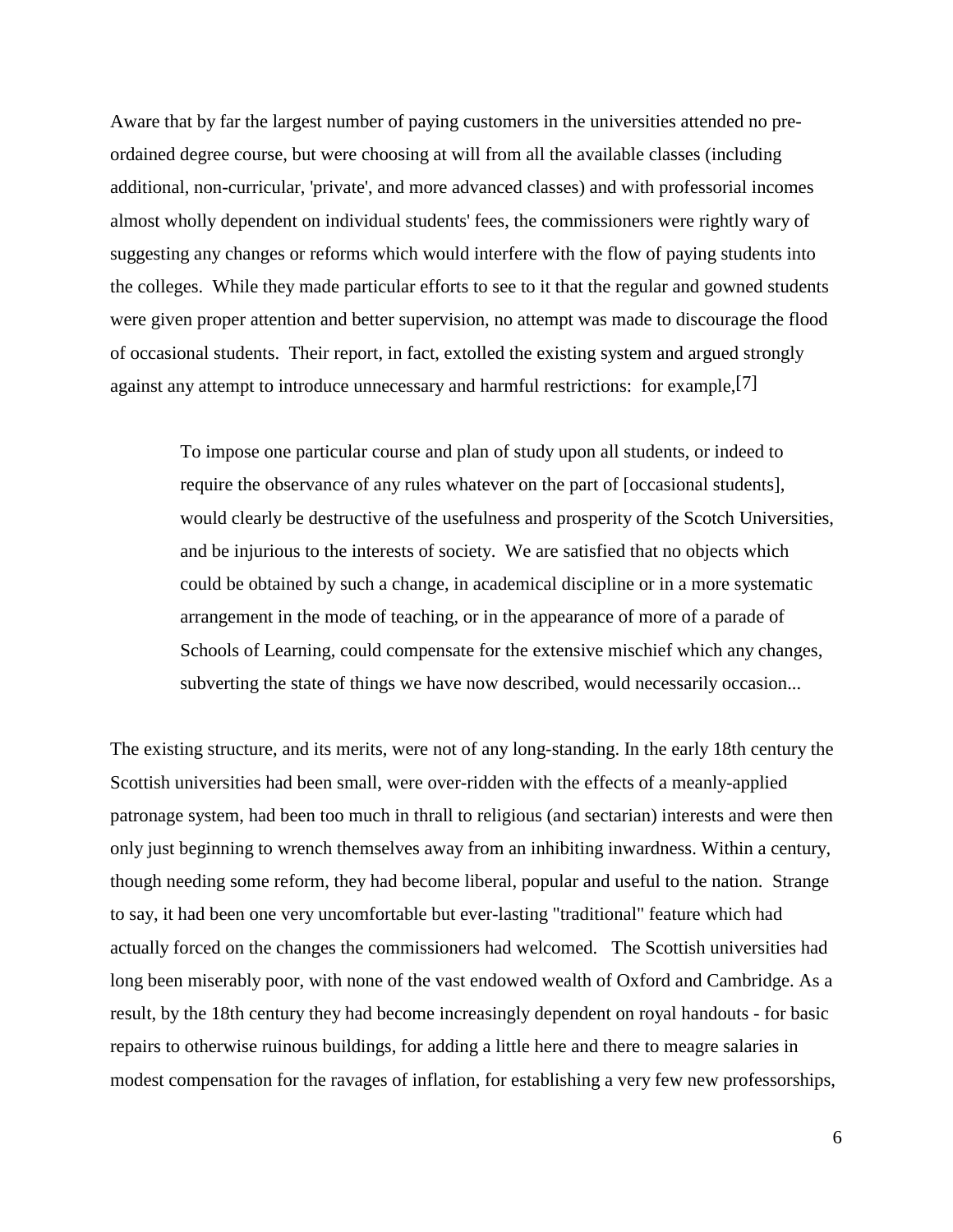and so on. Never-ending financial privation reached a new crisis point by mid-18th century when student numbers, never sufficient to offer a good living, dropped again - but for readily discernible reasons this time.[8]

The three smaller colleges, in Old and New Aberdeen and in St Andrews, found themselves losing potential and desperately-needed students to both public and private schools, some calling themselves academies, which were introducing elaborate courses in "modern" and utilitarian subjects; and, as alternatives to moribund university studies, were forming two-year advanced courses, which were advertised as coherent, useful and more intellectually demanding than college courses. In Aberdeen particularly, in both Marischal and King's Colleges, the response was to reform - to seek out those aspects of current university studies and living, which parents and their student-sons seemed to find so off-putting. Old regulatory constraints of all kinds were examined and, if not rejected, made less offensive. College-living and college-dining, as we have noted, were phased out; and further reductions in student costs were made, among other changes, by reducing the length of the session. But the new challenge from the academies gave a special place to changes in the curriculum, and to the regulation of the order of studies. The ancient curriculum was recast, with the descriptive sciences preceding all the "sciences of mind". Even that did not satisfy the principal of King's College and University in 1760, who warned that further change was necessary for survival and then for growth:[9]

 It is well known that Students do attend the Universities with many Views. And now that Education is put on a more rational and useful footing, there are many Students who know nothing of either Latin or Greek. Their plans and schemes for Life do not depend on the knowledge of these Languages, and yet by attending other classes they may learn a great deal of useful Knowledge. And therefore the Principal apprehends that it is highly inexpedient, as well as unreasonable, to think of fixing down one uniform and determined scheme of education, so as to oblige every individual Student to learn the same things. The Genius and capacity of the Student, his situation and connections in Life, and the Views and inclinations of his Parents and friends must be regarded, and a great deal of Latitude must be allowed on these Accounts.... But if things are carried so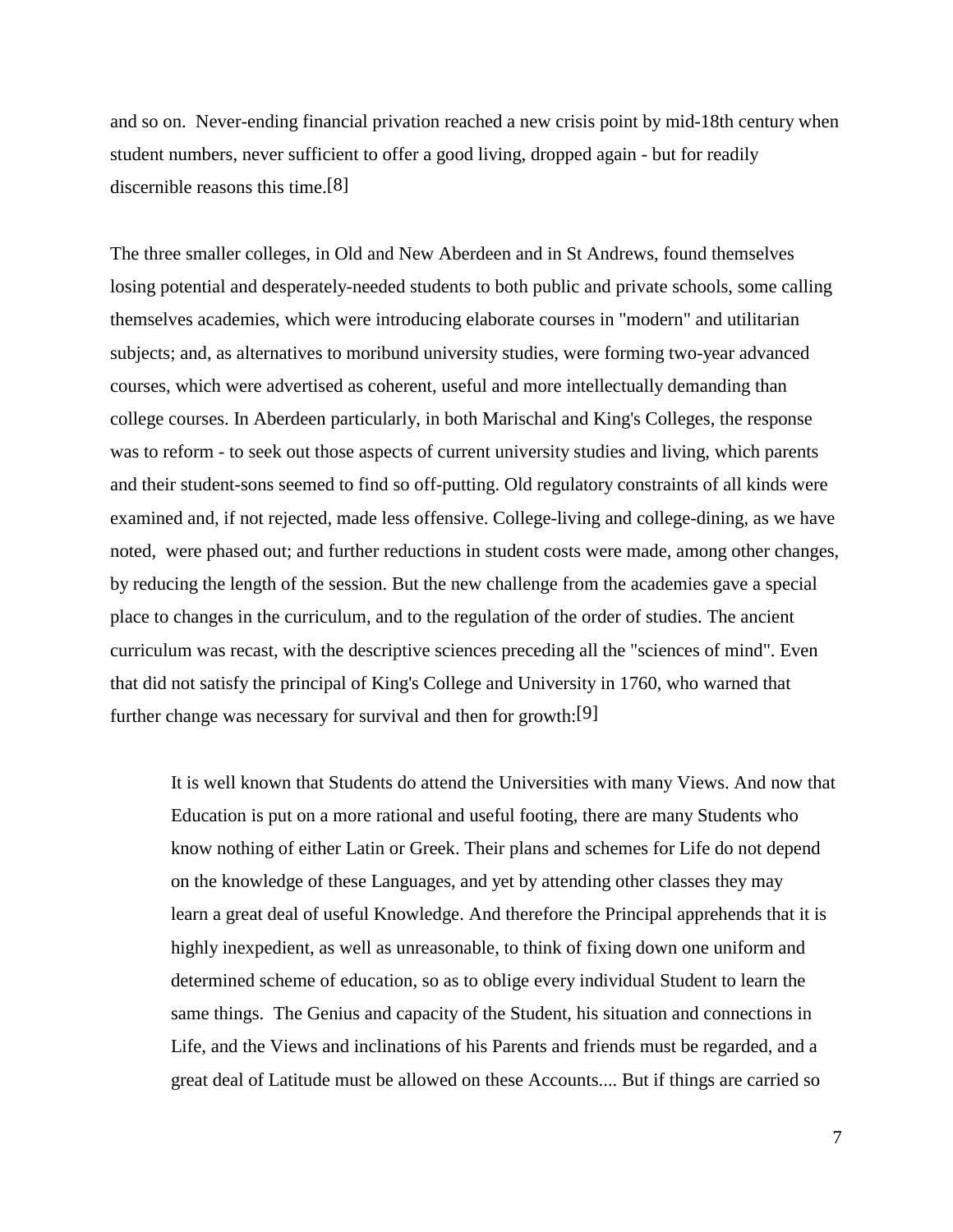far, as to say, that no Student shall be allowed to learn Mathematics or Philosophy unless he learns Hebrew and Greek and French and Latin etc., we expose our Authority to contempt, and instead of establishing an useful plan, we do all that we can to defeat the purposes of a free and of a Liberal education.

In Glasgow and Edinburgh, serving much larger populations, there was no such critical push to reform, or at least to do so publically and formally: changes of the kind we have noted took place, but by stealth. The effects by the 1820s were much the same - if the old curriculum was formally retained for the bursars, most students chose their classes without much interference; and the introduction of part-time study in Divinity, for instance, was so liberating that it virtually removed the need for personal attendance on the professors' teaching; the commissioners, meanwhile, complained loudly that Edinburgh had jettisoned almost all worthwhile regulation of courses, of teaching and of examination of students, save by a few worthy professors who retained some remnants of conscience towards their students' best interests.

The changes in the course of the 18th century had far-reaching consequences. The rise in student numbers, allied to the lack of assessment of previous learning in enlarged classes and to the lack of effective regulation of an order of study, enforced the practice of teaching from the elements (from 'first principles', as it is sometimes regarded) throughout the curriculum. That seems to me to have arisen from very practical considerations (of the unready state of a great many of the learners) rather than out of any fine philosophical idealism about teaching-styles, despite what Davie has argued. The same question is raised by the claim that Scottish professors' teaching was emphatically generalist rather than specialist (contrasted with the classics teaching of Oxford and mathematical teaching in Cambridge) but that takes no account of the advanced teaching in particular subjects which was widely available in Scotland, in additional classes (for additional fees!) in the universities, or sometimes (taught by the same professors or their stand-ins) in private classes outside the university precincts. Teaching from first principles, generalist approaches to learning, above all the opening of university classes and thus of the instructions of professional university teachers to all and sundry, at very limited cost, have all been highlighted as the marks of "democratic intellectualism" in Scottish higher education in the early 19th